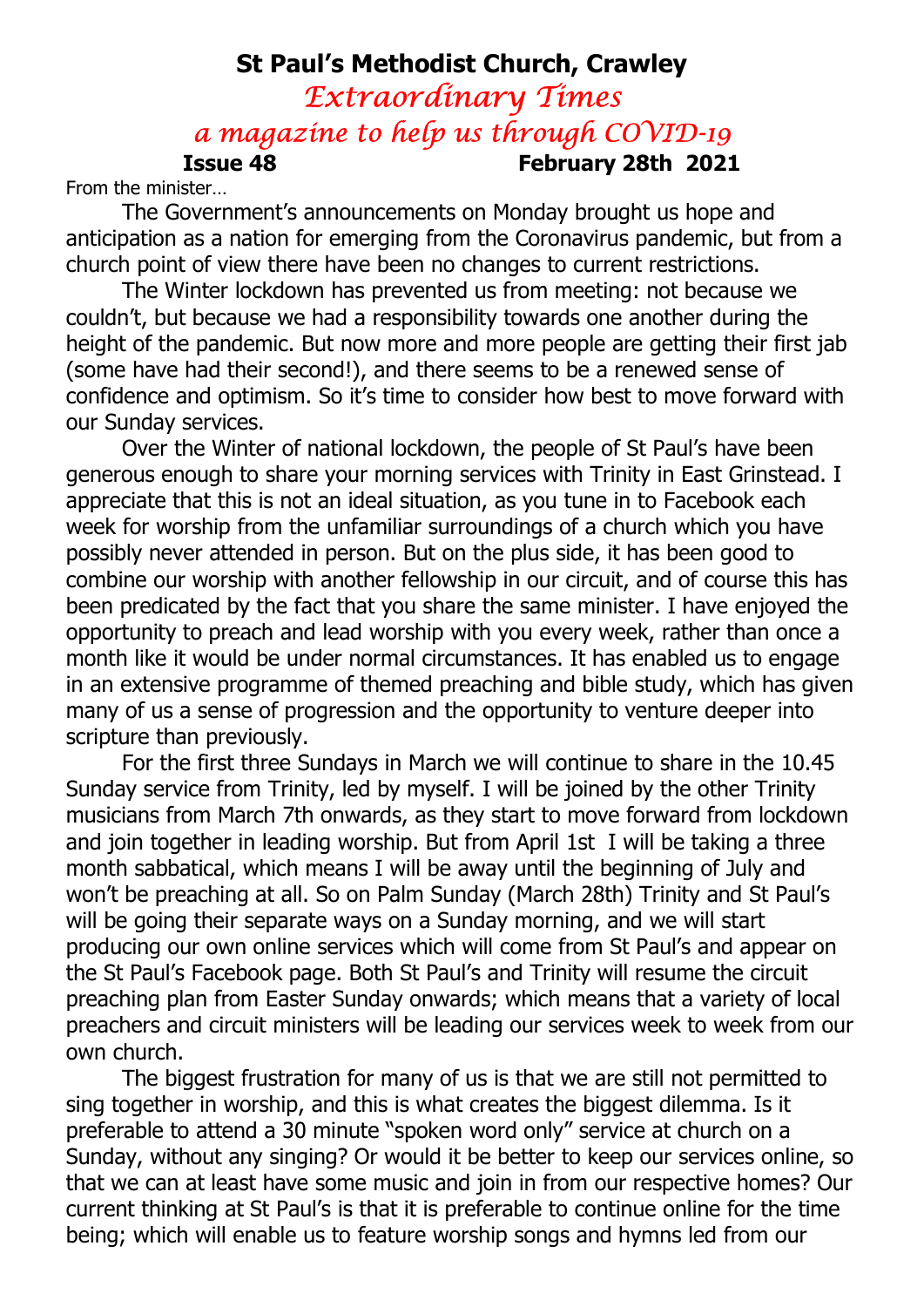church building by choir and the young people's singing group. This will commence on Palm Sunday with a pre-recorded service, at which I will be bringing my final bible teaching before I go on sabbatical.

We are all hoping and praying that we have seen the last lockdown, and that once our services have begun, they will not be halted again. As soon as the singing ban is lifted, we will open the doors to the 10.30 Sunday services so that we can once again worship together as a whole church family. But exactly when this will happen, we don't yet know.

Please continue to stay safe and look after yourselves.

God bless Ralph

## What's On

Sundays 10:45am online worship with Rev Ralph Ward Wednesdays 2pm Rev Ralph's Bible study Find these live on Trinity's Facebook page and St Paul's Facebook page with videos available afterwards

# Zoom for Kids

#### Sundays 12noon and Fridays 6pm

If you haven't joined in yet, email ask.stpauls@gmail.com for an invitation

## In your prayers

Join in this prayer by Sarah Mullaly, Bishop of London

O God of Hope, we commend to your protection and care all healthcare professionals and keyworkers who are attending to other people. As we thank them for their determination and compassion, we pray that your Holy Spirit will support and encourage them, especially at times of physical and emotional exhaustion. Amen.

**Continue in prayer for** members of our church community and others you know who need our prayers at this time.

Send your prayer requests to ask.stpauls@gmail.com Permission must be received from a person before their name is put on the Church prayer list

## Presidency support for Housing Commission report

 Following the launch of the Archbishops' report on the housing crisis, Coming Home, the Revd Richard Teal and Carolyn Lawrence, President and Vice-President of the Methodist Conference, have made the following statement:

"We welcome this report and are glad to have been able to contribute to this valuable research through the secondment of a member of staff to the team. The people who suffer the most as a result of our national housing crisis are the poorest and the most marginalised in our society. Covid has exacerbated this and the major structural challenges we face as a community are likely to become more apparent as millions more find themselves vulnerable to losing their homes or being unable to afford good quality housing. We need new and ambitious ideas to enable a positive environment where quality affordable housing is available to all and we hope that this report will be a catalyst towards an achievable vision for homes for every individual and family which allow for human flourishing."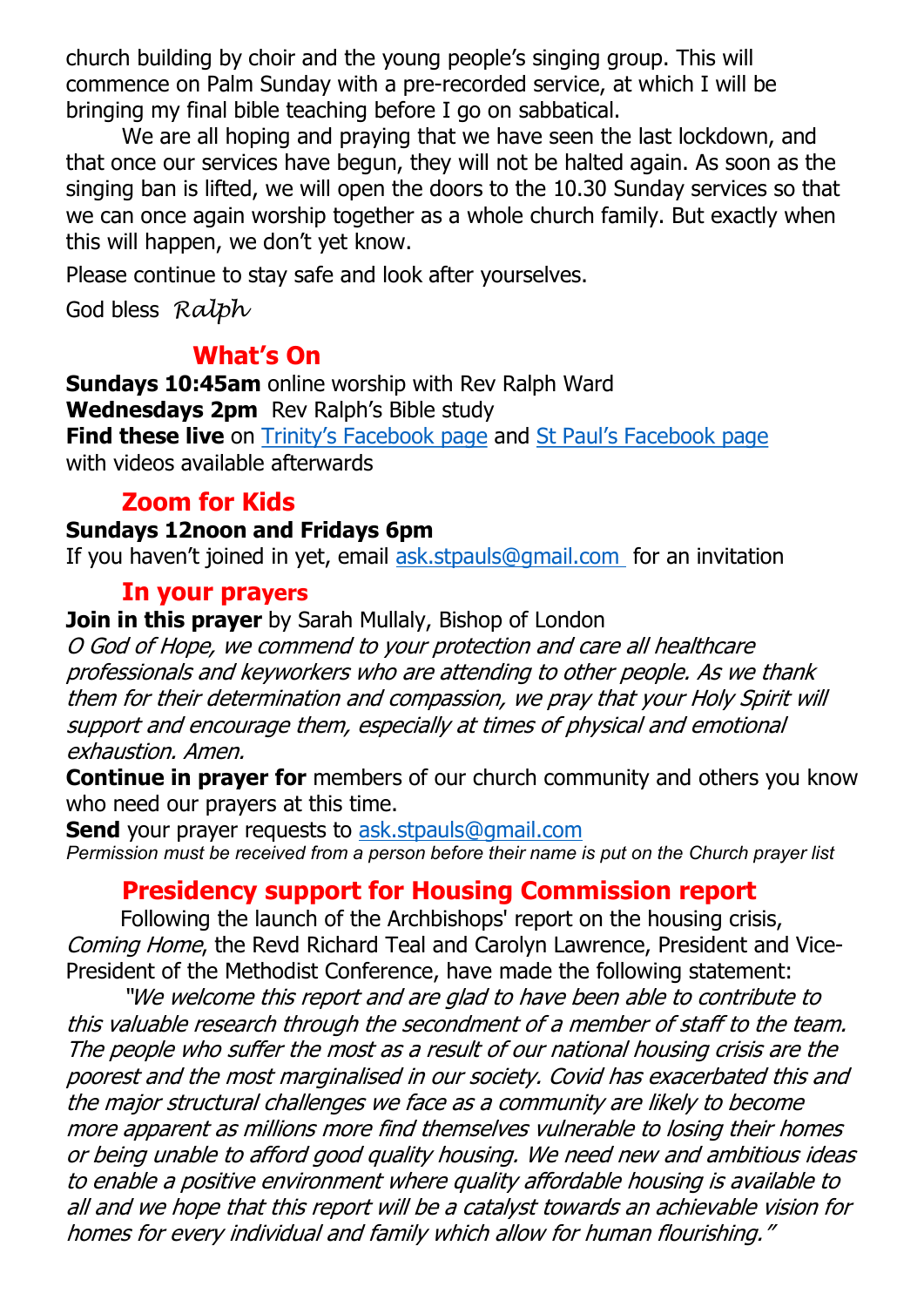#### The warmed heart

What makes a Methodist? The Revd Richard Teal considers the warmed heart. John Wesley had been piously brought up by his devout parents and he followed them in the Christian way. He was ordained as a priest in the Church of England. In 1725 while in Oxford he made a solemn vow to devote himself wholly to God, in outward conduct and inward temper and he also strived to fulfil this throughout his life. Wesley's Journal May 24th 1738 shows how he had to reassess the whole previous 35 years of his life. His familiar words are often cited: "I went very unwillingly to a society in Aldersgate Street, where one was reading Luther's preface to the Epistle to the Romans. About a quarter before nine, while he was describing the change which God works in the heart through faith in Christ, I felt my heart strangely warmed. I felt I did trust in Christ, Christ alone for salvation; and an assurance was given me that he had taken away my sins, even **mine**, and saved **me** from the law of sin and death."

 Notice how Wesley went ''very unwillingly'' to Aldersgate Street. He had come back from America in 1737 profoundly depressed. To Wesley it was the exposition of scripture which spoke to his condition: ''one was reading Luther's preface to the Epistle to the Romans'' that the moment of release came for him and the joy of the gospel broke through. Methodist scholars differ in their assessment of what that experience of John Wesley on 24th May 1738, really was. Traditionally it is seen as his conversion. Others see it as an experience of assurance of faith, still others as fullness of the Spirit; yet others as the completion of something which began in earlier years. Whatever it was, it was very significant for John Wesley and it certainly shows that Methodists have a variety of understandings of how we become disciples and what it means to be a disciple of Jesus Christ.

 John Wesley played great emphasis on reason and in this experience, he had to learn what his father had tried to tell him, how very few things of consequence in this world are decided by reason alone. He came to see that no one can come to faith by reason alone. He came to realise and it was hard for him that all his willing and striving could not put him right with God. It was as the Moravians and Luther had taught him: 'A person is not justified by works of the law, but through faith in Jesus Christ' (Galatians 2 v 16).

 We do need to note that when Wesley refers to the 'heart strangely warmed' he is not talking just about emotion. Deep religious feelings were no doubt involved; but when Wesley used the word 'heart' he used it in a biblical sense, to denote the central core of a person—mind, will and feeling. It invites a person to offer every part of themselves to God-the whole person.

 At Aldersgate Street, Wesley's heart was made new. He acknowledged that before 1738 he had only ''the faith of a servant'' afterwards he had ''the faith of a son''. May 24th did not give him complete peace and joy for he still had to contend with doubts and darkness yet he received great gifts in that night's encounter with the living Christ. He knew a deepened experience of forgiveness; an assurance of faith and a new personal freedom. These gifts not only changed his inner life but transformed his ministry. What does the warmed heart mean for you?